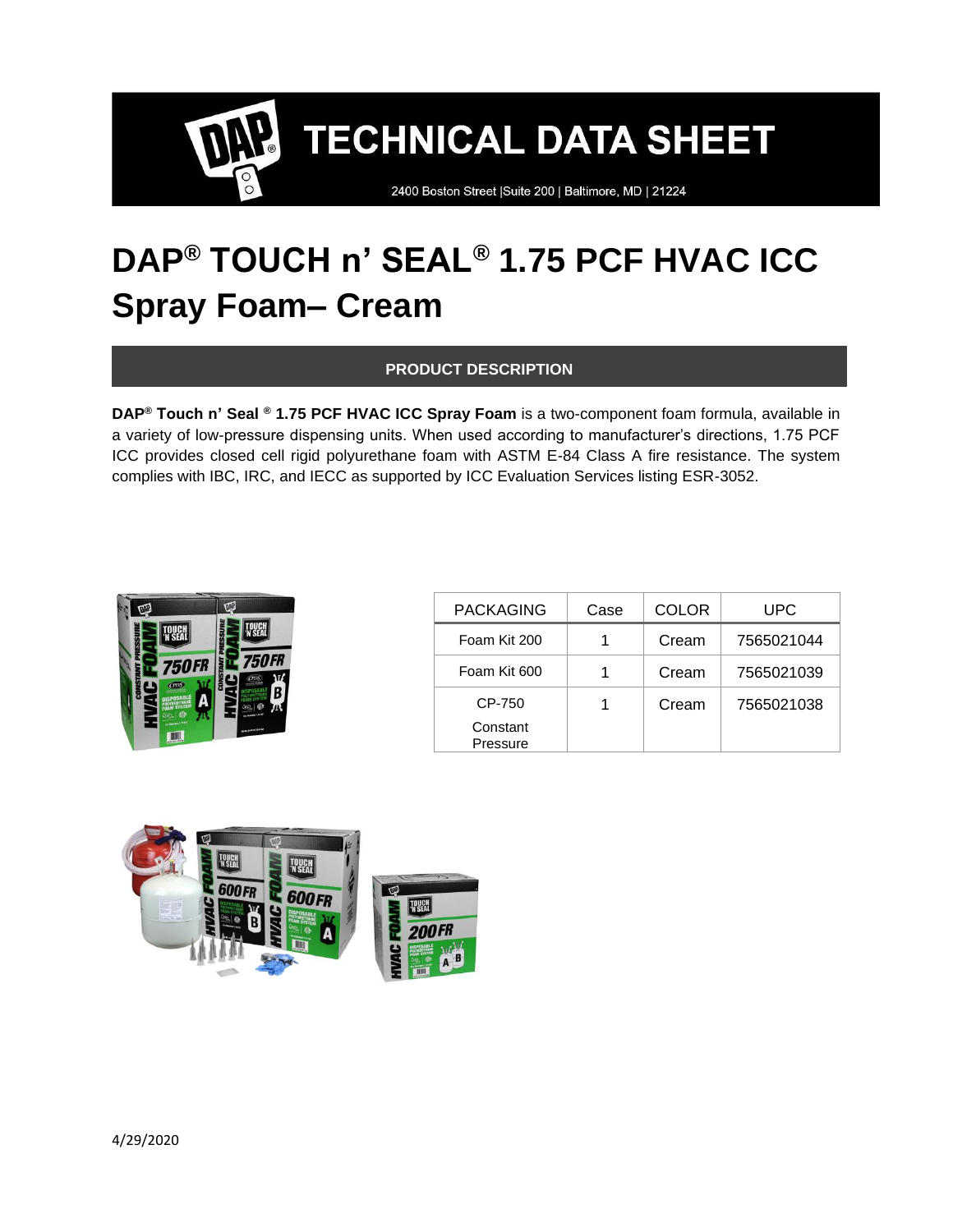2400 Boston Street | Suite 200 | Baltimore, MD | 21224

#### **KEY FEATURES & BENEFITS**

- Low-pressure, closed cell, medium density spray foam
- Saves energy and increases comfort by reducing drafts
- No shaking or pre-mixing required
- Cured foam does not shrink or settle
- Dries in 60 seconds
- Closed cell structure
- Reduces vibration and sound transmission
- Low-odor formulation
- Easy to transport
- Low maintenance
- Increases structural strength
- 15 month shelf life

#### **SUGGESTED USES**

#### **USE TO COVER, FILL AND SEAL:**

- Ducts
- Duct Connections
- Around Vents
- Crawlspaces
- **Basements**
- Foundation walls

#### **FOR BEST RESULTS**

- **Apply in temperatures between 60°F- 90°F**
- **Chemical contents must be between 70°F – 90°F before dispensing**
- **Surface temperatures should be between 60°F- 90°F**
- Surface must be free of oil and dirt for adhesion
- Do not store at temperatures above 120°F (49°C)

#### **APPLICATION**

#### **DIRECTIONS: Important – read all directions and cautions before use. Always wear gloves, eye protection and work clothes. Use drop cloths. Always refer to local building codes prior to use.**

**Preparation / Application:** Please refer to Operating Instructions found inside the product packaging or call Customer Service at 888-DAP-TIPS. Surfaces to be sprayed must be dry, clean, and free of dust, dirt, grease, and other substances that may inhibit proper adhesion.

4/29/2020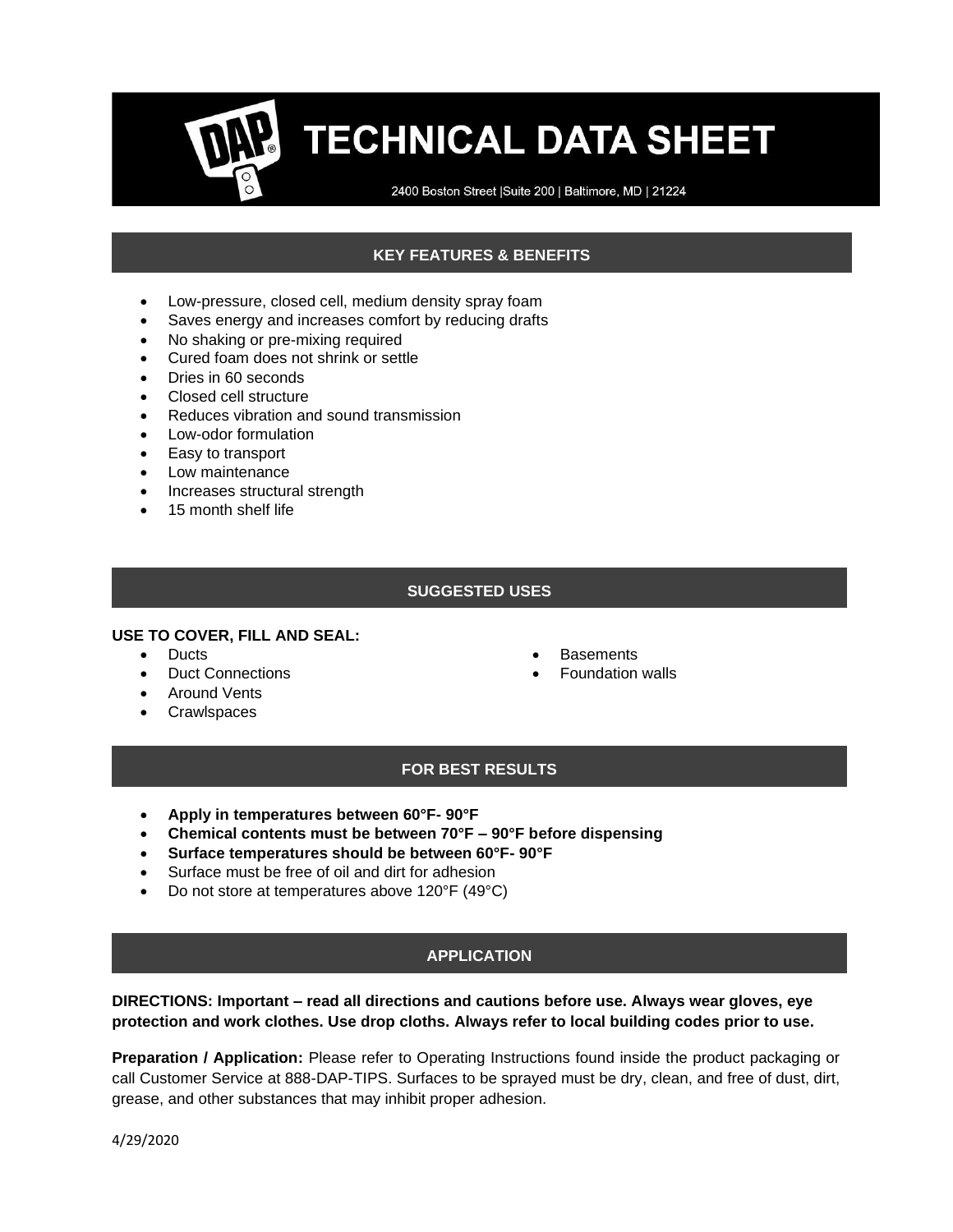2400 Boston Street | Suite 200 | Baltimore, MD | 21224

**Clean-up:** If wet foam contacts skin, clean immediately with a dry rag – do not use water – water accelerates curing. Cured foam must be removed mechanically from surfaces. Uncured foam can be cleaned from most surfaces with Foam Cleaner or acetone. Do not attempt to remove cured solvents. If foam dries on skin, apply generous amounts of petroleum jelly, put on plastic gloves and wait 1 hour. With a clean cloth, firmly wipe off residue and repeat process if necessary. DO NOT use acetone or other solvents to remove product from skin.

**Storage & Disposal.** Keep container tightly closed in a cool, well-ventilated area. Store upright below 90° F (33°C). Do not expose containers to conditions that may damage, puncture, or burst the containers. Dispose of leftover material / containers in accordance with Federal, state, and local regulations. See SDS for more information.

| <b>TYPICAL PHYSICAL &amp; CHEMICAL PROPERTIES</b>            |                               |  |  |
|--------------------------------------------------------------|-------------------------------|--|--|
|                                                              |                               |  |  |
| Shelf Life                                                   | 15 months; unopened container |  |  |
| <b>Tack Free Time</b>                                        | $30 - 60$ seconds             |  |  |
| <b>Fully Cured</b>                                           | Approx. 1 hour                |  |  |
| Cuttable                                                     | 5 minutes                     |  |  |
| Fungi Resistance                                             | Does not support growth       |  |  |
| <b>ASTM D1621 Compressive Strength</b>                       | 31 psi (214 kPa)              |  |  |
| <b>ASTM E-90 Sound Transmission Class</b>                    | 32 @ 1-1/2" (38mm)            |  |  |
| <b>ASTM E-96 Water Vapor Transmission</b>                    | 1.77 perms $@1" (25mm)$       |  |  |
| ASTM E-283 Air Permeance                                     | <.004 CFM / ft2 (<.02 L/s/m2) |  |  |
| ASTM C518 R-Value - Aged (1" / 2")                           | 6.2/12.4                      |  |  |
| ASTM D-1622 Density (Core)                                   | 1.75 pcf (28.0 kg/m3)         |  |  |
| <b>ASTM D2856 Closed Cell Content</b>                        | $>90\%$                       |  |  |
| ASTM D1623 Tensile Strength                                  | 31 psi (214 kPa)              |  |  |
| International Residential Code                               | Compliant                     |  |  |
| <b>Underwriters Laboratory Listed</b>                        | R <sub>14175</sub>            |  |  |
| Surface Burning Characteristics 2" thickness (Flame / Smoke) | 15/350                        |  |  |
| Yield Bd ft.*<br>Foam Kit 200<br>Foam Kit 600<br>CP-750      | 200<br>600<br>750             |  |  |

\*Theoretical yield is used as an industry standard to represent the size of two-component foam kits. The calculation is based upon ideal conditions, does not include blowing agent loss, and may vary according to application method or environmental factors.

**SAFETY**